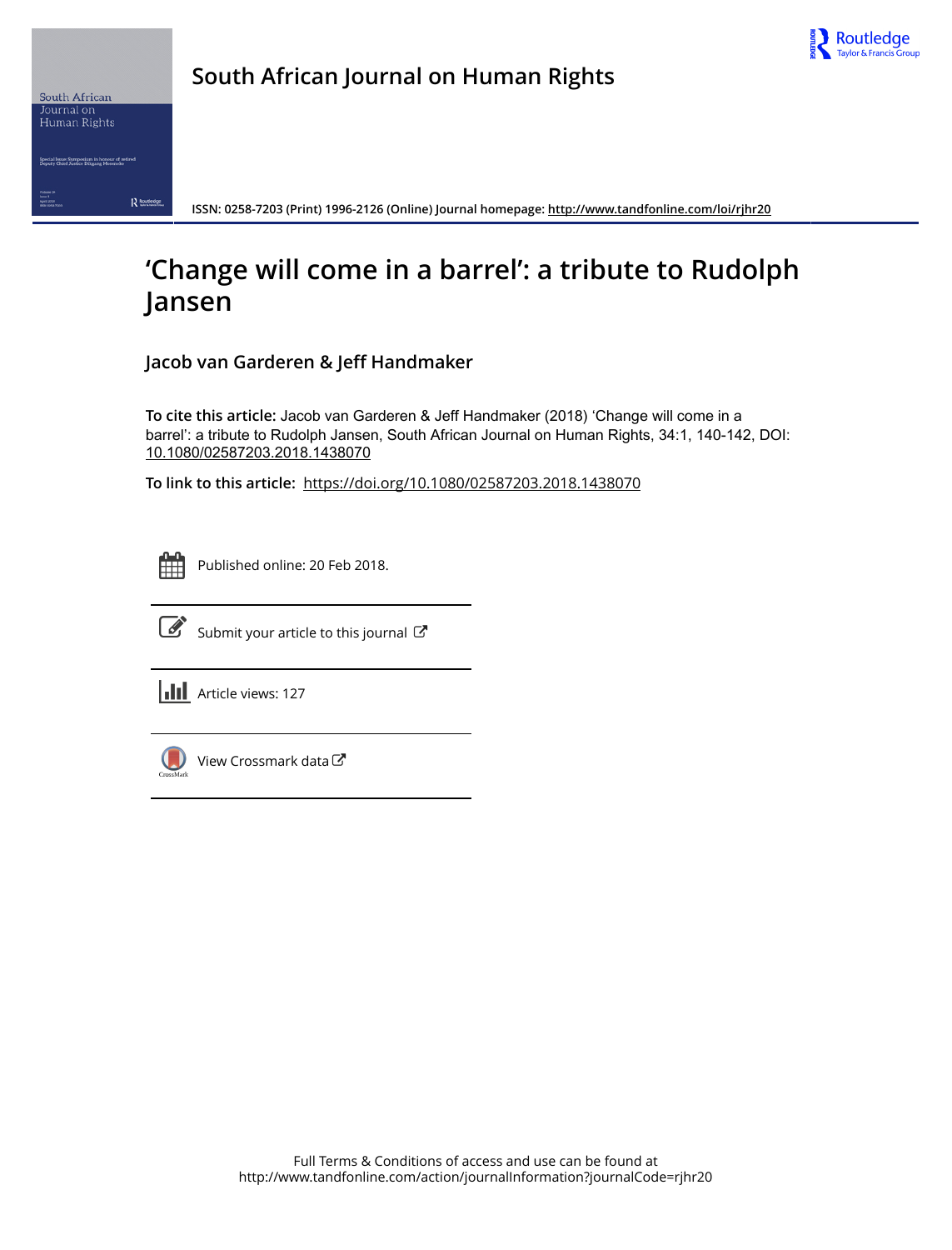**JOURNAL HUMAN RIGHTS** 

Tavlor & Francis Tavlor & Francis Group

Check for updates

**TRIBUTE** 

## 'Change will come in a barrel': a tribute to Rudolph Jansen

## Jacob van Garderen<sup>a</sup> and Jeff Handmaker<sup>b</sup>

<sup>a</sup>Lawyers for Human Rights, Pretoria, South Africa; <sup>b</sup>International Institute of Social Studies, Erasmus University, The Hague, The Netherlands

ARTICLE HISTORY Received 1 February 2018; Accepted 5 February 2018

Long-time human rights and land reform lawyer, Advocate Rudolph Jansen SC died in Limpopo Province, South Africa on 25 November 2017. His passion for social justice was matched by a keen wit and abiding sense of humour, a combination that was reflected in his own twist to an iconic statement by Mao Tse-Tung, sardonically remarking that 'change will come in a barrel'.

Rudolph's funeral was attended by hundreds of friends and members of communities that he had represented throughout his career, all paying tribute to his talents as a human rights lawyer and to his qualities as a human being. He was a long-standing member of the Pretoria bar, becoming a senior counsel in 2014, and National Director of Lawyers for Human Rights (LHR) from 2003 until 2007 He completed his law studies at the University of Pretoria. From the very beginning of his career as an advocate with the Pretoria Bar, Rudolph became involved in the anti-apartheid struggle, doing pro bono work for LHR. The cases that he brought, alone and with others, became the subject of extensive scholarly discussion.

During the late 1980s and early 1990s, Rudolph joined other LHR lawyers to prevent the execution of political activists who were facing the death penalty, a horrific tool of persecution by the apartheid state. LHR's strategy in these days was to delay executions, hopefully for long enough until the death penalty was eventually abolished. Numerous contributions to this Journal took issue with this core human rights issue.<sup>1</sup> And eventually, the death penalty became the focus of the very first case to reach the attention of the Constitutional Court in S  $\nu$  Makwanyane.<sup>2</sup>

Rudolf was a talented litigator. Many police officers, unscrupulous landlords and government officials experienced his piercing cross-examination. Like many human rights lawyers, not all litigation was met with success, particularly prior to 1994, but

rights' (1996) 12 South African Journal on Human Rights 193.<br><sup>2</sup> S v Makwanyane 1995 (3) SA 391 (CC) (death penalty a violation of rights to life and human dignity).

2018 South African Journal on Human Rights

CONTACT Jeff Handmaker and handmaker@iss.nl **International Institute of Social Studies**, Erasmus University, The Hague, The Netherlands

<sup>&</sup>lt;sup>1</sup> C Murray, J Sloth-Nielsen & C Tredoux 'The death penalty in the Cape Provincial Division: 1986–1988' (1989) 5 South African Journal on Human Rights 154; L Vogelman 'The living dead: Living on death row' (1989) 5 South African Journal on Human Rights 183; U Bentele 'The false promise of discretionary imposition of the death penalty in South Africa' (1993) 9 South African Journal on Human Rights 255; P Maduna 'The death penalty and human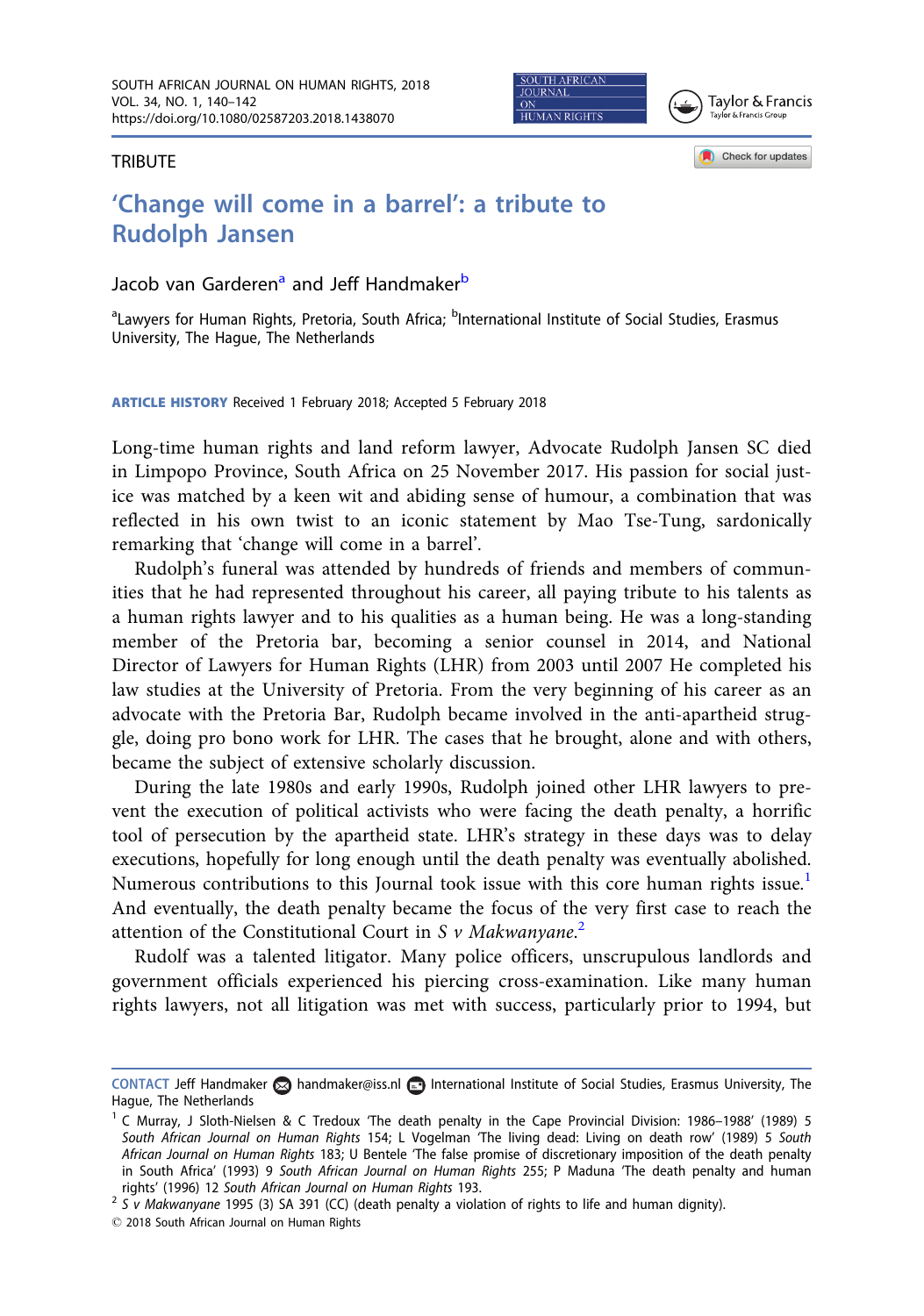that came with the territory and in any event brought important social justice issues to the public's attention, validating the legitimacy of the anti-apartheid struggle.<sup>3</sup>

With the abolition of the death penalty in 1995, Rudolph assisted LHR to expand its focus to the awful conditions in South African prisons. Together with fellow human rights lawyers, Jody Kollapen, Andries Nel and others, Rudolph challenged overcrowding and abusive practices in prisons, like indefinite solitary confinement and other violations. In this Journal, he wrote about these experiences and reflected on the role of public interest litigation in an article with Emily Tendayi Achiume.<sup>4</sup>

Throughout his career, Rudolph developed a busy and wide-ranging human rights practice, representing prisoners, asylum seekers, unlawfully evicted persons, human rights defenders and sex workers. His involvement in housing cases has helped to ensure fair process and dignity for those who find themselves without a home, with the aim to secure tenure for all. In the case of S  $\nu$  Jordan,<sup>5</sup> Rudolph was part of a team that brought a constitutional challenge provisions to the Sexual Offences Act 23 of 1957 which, in essence, criminalised prostitution and discriminated against sex workers by making them the primary offenders and the focus of law enforcement. While the judgment did not find in favour of his clients, it generated a great deal of attention and scholarly debate on gender equality, including in the pages of this Journal.<sup>6</sup>

It was Rudolph's contribution to South African land reform and restitution in the post-1994 democratic era that deserves special mention, a beacon of hope, enabling the dispossessed to return to their land and communities. His steadfast commitment resulted in ground-breaking legal cases. In the Baphiring<sup>7</sup> case, it took seventeen years of sustained litigation to restore landownership to a North-West community of 400 families who had been forcibly removed by the Apartheid government. This set a ground-breaking precedent on both the restoration of land as well as the post-settlement support required in the land restitution process.

Towards the end of 2017, Rudolph led an important legal challenge to the Mining Charter, seeking to ensure an equitable distribution of the country's mining benefits to affected communities, whose voices had historically been muted.<sup>8</sup>

Rudolph's professional and personal commitment to equality and justice reached well beyond the development of legal precedents and academic debate. His tireless work has had very real consequences on thousands of people. He has played a key role in the campaign for social justice, for equitable wealth distribution.

 $3$  R Abel Politics by Other Means (1995).<br> $4$  R Jansen & ET Achiume 'Prison conditions in South Africa and the role of public interest litigation since 1994' (2011) 27 South African Journal on Human Rights 183.<br> $5$  2002 (6) SA 642 (CC).

<sup>&</sup>lt;sup>6</sup> M Richter & B Chesa 'Adult, consensual sex work in South Africa – The cautionary message of criminal law and sexual morality' (2009) 25 South African Journal on Human Rights 179; R Robson 'Sexual democracy' (2007) 23 South African Journal on Human Rights 409; N Bohler-Muller 'The promise of equality courts' (2006) 22 South African Journal on Human Rights 380; R Krüger 'Sex work from a feminist perspective: A visit to the Jordan Case'<br>(2004) 20 South African Journal on Human Rights 138.

The Baphiring Community v Tshwaranani Projects CC 2014 (1) SA 330 (SCA).<br><sup>8</sup> The Baphiring Community v Tshwaranani Projects CC 2014 (1) SA 330 (SCA).<br><sup>8</sup> L Omarjee 'Court allows mining communities to join Chamber's case ag heads of argument can be downloaded at <[http://miningcharter.chamberofmines.org.za/downloads/send/29-court](http://miningcharter.chamberofmines.org.za/downloads/send/29-court-documents/135-lhr-heads-of-argument)[documents/135-lhr-heads-of-argument](http://miningcharter.chamberofmines.org.za/downloads/send/29-court-documents/135-lhr-heads-of-argument)>.